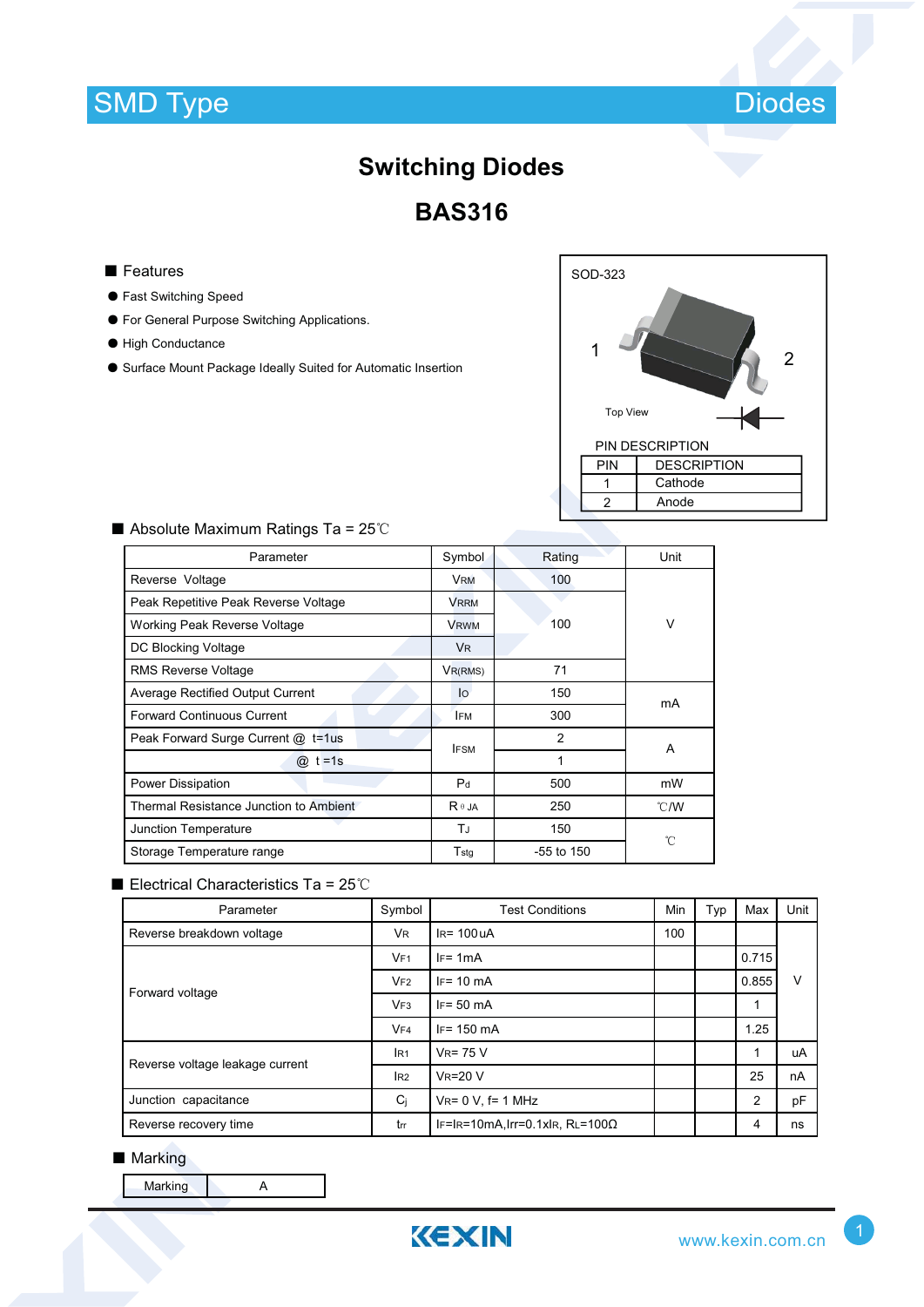**SMD Type** 

Diodes

## **Switching Diodes**

**BAS316**